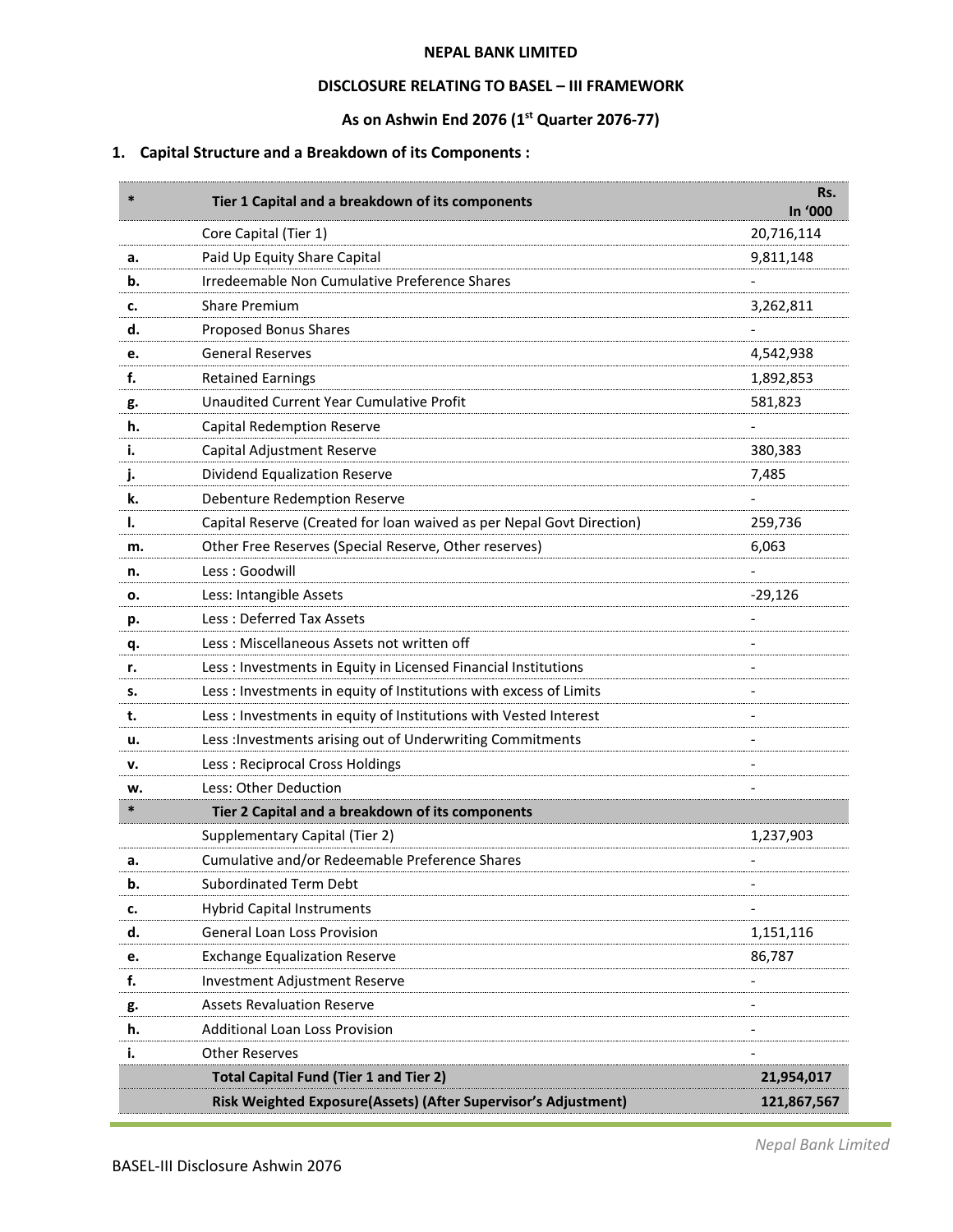| <b>Capital Adequacy Ratio</b>                | 18.01% |
|----------------------------------------------|--------|
| <b>Regulator Requirement</b>                 | 11%    |
| <b>Common Equity Tier 1 Capital Ratio</b>    | 17.00% |
| Leverage Ratio (regulatory requirement >/4%) | 12.10% |

- Deductions from Capital: Rs. 29,126
- Total Qualifying Capital: Rs. 21,954,017
- Capital Adequacy ratio: 18.01%
- **Summary of the bank's internal approach to assess the adequacy of its capital to support current and future activities, if applicable :**

NBL in its efforts to improve the capital adequacy ratio as prescribed by the regulator had implemented a revised capital plan. Besides, the bank had formulated ICAAP Policy aimed at improving the Capital Adequacy position in compliance with BASEL-III Framework from FY 2073-74. The task of systematic preparation and presentation of BASEL-III report has been entrusted with the Risk Management Department of the bank. Currently the bank's ratio stands at 18.01%.

- **2. Risk Exposures**
	- **Risk weighted exposures for Credit Risk, Market Risk and Operational Risk The risk weighted exposures as of 17 thOctober 2019 is given below:**

| S.No. Particulars          | <b>Amount</b><br>(000) |
|----------------------------|------------------------|
| Credit Risk                | 103,041,615            |
| <b>Operational Risk</b>    | 9,379,714              |
| <b>Market Risk</b>         | 2,717,483              |
| Adjustment under Pillar II | 6,728,755              |
| Total                      | 121,867,567            |

• Risk weighted exposures under each of 12 categories of Credit Risk

| S.No | <b>Particulars</b>                             | Amount Rs. (000) |
|------|------------------------------------------------|------------------|
|      | Claims on other official entities              |                  |
| 2    | Claims on banks                                | 5,017,582        |
| 3    | Claims on domestic corporate & Securities firm | 33,355,012       |
| 4    | Claims on regulatory retail portfolio          | 25,156,443       |
| 5    | Claims not satisfying granularity Criteria     |                  |
| 6    | Claims Secured by Residential properties       | 4,365,983        |
| 6    | Claims secured by commercial real estate       | 267,633          |
| 7    | Past Due Claims                                | 6,128,305        |
| 8    | <b>High Risk Claims</b>                        | 1,178,389        |
| 9    | Lending against securities (Bonds and Shares)  | 4,840,066        |
| 10   | Investment in Equity of Institutions           | 790,803          |
| 11   | <b>Other Assets</b>                            | 12,241,228       |
| 12   | <b>Off Balance Sheet Items</b>                 | 9,700,171        |
|      | <b>Total</b>                                   | 103,041,615      |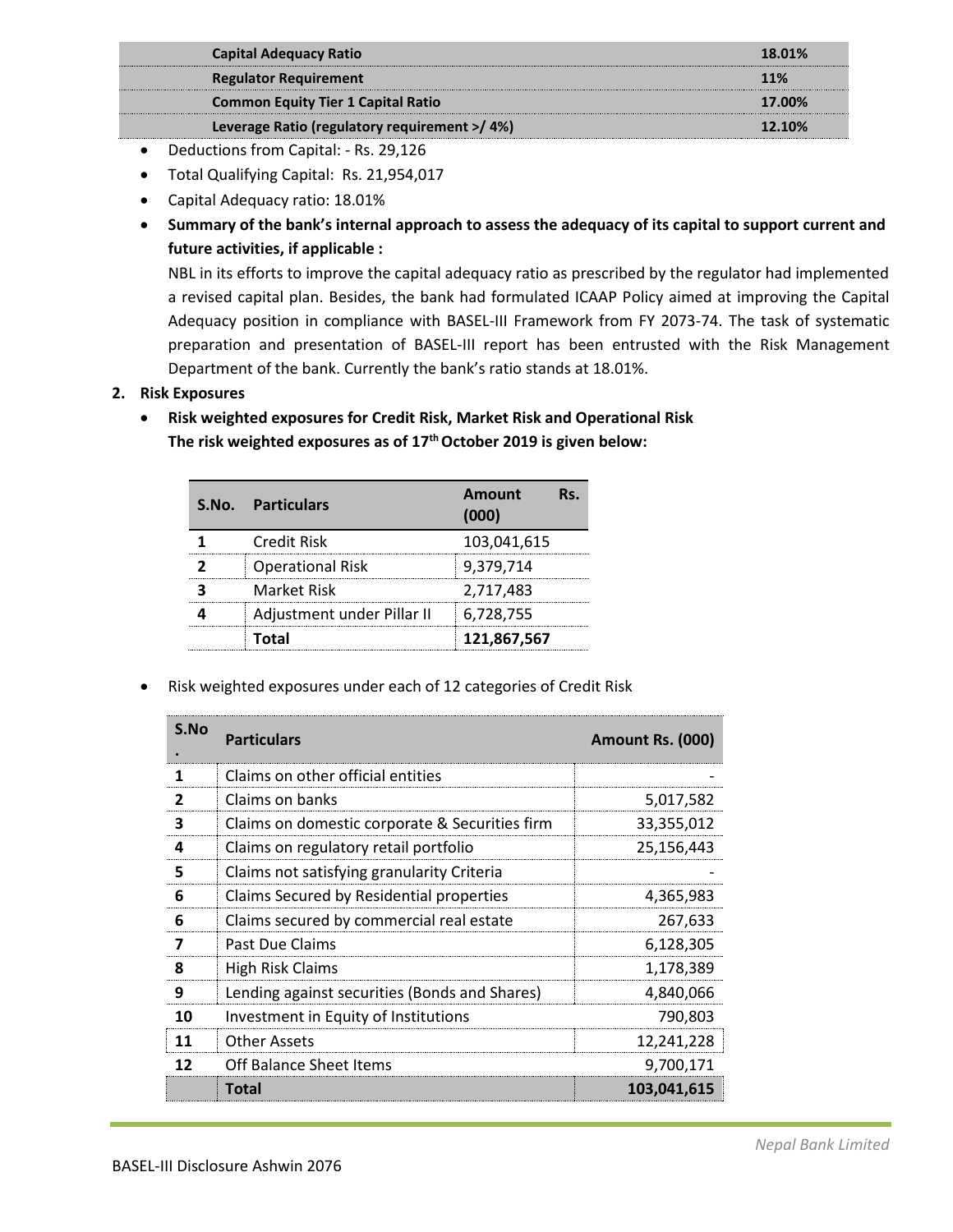• Amount of NPAs (Both Gross and Net) Rs. In '000

| <b>S.No. Particulars</b>        | Gross<br>NPA (Rs.)  | Loan-Loss<br><b>Provision (Rs.)</b> | Net NPA (Rs.) |
|---------------------------------|---------------------|-------------------------------------|---------------|
| Restructured/Reschedule<br>Loan | 1.375               | 172                                 | 1.203         |
| Substandard                     | 800.165             | 200.041                             | 600.124       |
| Doubtful                        | 464,345             | 232,173                             | 232.173       |
| l nss                           |                     | $1,442,542$   1,442,542             |               |
|                                 | 2,708,427 1,874,928 |                                     | 833,500       |

# • **NPA Ratios :**

| $\triangleright$ | Gross NPA to Gross Advances | $: 2.75\%$ |
|------------------|-----------------------------|------------|
| $\triangleright$ | Net NPA to Net Advances     | : 0.87%    |

# • **Movement of Non-Performing Assets Rs. In 000**

| <b>Particulars</b>        | This Quarter | <b>Previous Quarter</b> | Changes % |
|---------------------------|--------------|-------------------------|-----------|
| Non Performing Assets     | 2,708,427    | 2,514,857               |           |
| Non Performing Assets (%) | 2.75%        | 2.58%                   | $-7.18%$  |

# • **Write off of Loans and Interest Suspense**

Following Loans and Interest Suspense have been written off during the year 2017-18 Rs in '000'

- Rs 2,253
- Movements in Loan Loss provision and Interest Suspense: Rs. In '000

| <b>Particulars</b>                          | <b>Loan Loss Provision</b> | <b>Interest Suspense</b> |
|---------------------------------------------|----------------------------|--------------------------|
| Opening balance                             | 2,916,078                  | 5,365,653                |
| Write Back/off in the years                 |                            |                          |
| Addition in the year                        | 109,965                    |                          |
| Balance as at 17 <sup>th</sup> October 2019 | 3,026,043                  | 5,365,734                |

- Details of Subordinated Term Debt:
	- Not applicable
- Details of Additional Loan Loss Provision:
	- None
- Segregation of Investment Portfolio

| <b>S.No.</b> Investment Category         | Amount Rs. (000) |
|------------------------------------------|------------------|
| <b>Held for Trading</b>                  |                  |
| Held to Maturity (Government Securities) | 13,226.622       |
| Available for Sale(Equity)               | . 030.921        |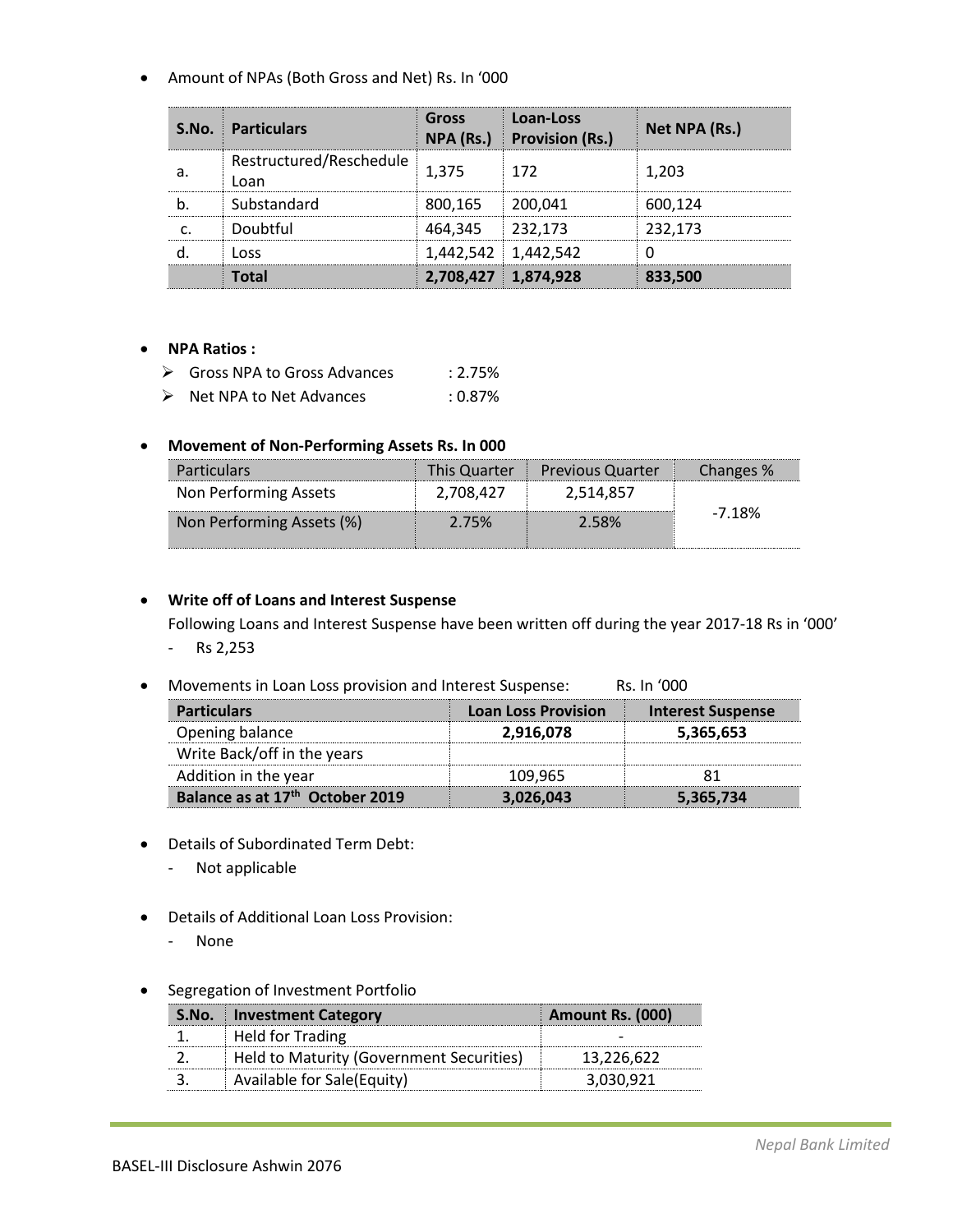## **3. Risk Management Function**

NBL is exposed to various types of risks including credit, market, liquidity, operational, legal, compliance and reputation risks. The objective of the risk management framework at the Bank is to ensure that various risks are understood, measured and monitored and that the policies and procedures established to address these risks are strictly adhered to.

The Board of Directors has oversight on all the risks assumed by the bank. The board level sub-committee (Risk Management Committee) has been established to facilitate focused oversight of various risks. The committee reviews the risk management policies, the bank's compliance with risk management guidelines issued by NRB and the status of implementation of BASEL - III requirement by the bank.

The Bank has set up a strong control and monitoring environment for comprehensive risk management at all levels of operation by establishing an independent Risk Management Department which caters to the current banking requirement of properly identifying and monitoring the risks apparent and inherent in the business.

### **Measurement of Risks for Capital Adequacy Purpose:**

Under Pillar 1 of the specific NRB guidelines, the bank currently follows Simplified Standardized Approach for Credit Risk, Basic Indicator Approach for Operational Risk and Net Open Position approach for Market risk.

### **A. Credit Risk**

### **Strategies and Process:**

All credit related aspects are governed by Operation Manual-2 (Credit) and Credit Policy of NBL. These documents outline the type of products that can be offered, customer categories, credit approval process and limits. These documents are approved by the Board of directors.

The Bank's main emphasis is on SME credit. Different limits of lending power have been assigned at branch level, department head level and the credit committee level. Every aspect relating to credit such as procedure, documentation etc. are clearly defined in the Operation Manual -2 and the Credit Policy of the bank. **Pre Sanction:** 

The branch managers have the authority to approve the credit within their permissible limits after due scrutiny of background of the promoter, nature of business, turnover in the account, other financial indicators, income , collateral and security. Loans above the authority of branch are recommended to head office for further decision.

### **Credit Risk Assessment Process:**

Risk Management Department carries out a comprehensive credit risk assessment process that encompasses analysis of relevant quantitative and qualitative information to ascertain credit rating of the borrower. The credit rating process involves assessment of risk emanating from various sources such as market risk, management risk, environmental risk, financial risk and security risk taking into consideration as much as 30 sub-parameters under each of these categories. Credit thresholds have been set for forwarding the credit files for risk rating before they are submitted for approval in the credit committee by the concerned credit units.

## **Post Sanction Monitoring/ Follow up:**

Concerned branch are required to obtain regular information of the business. In case of revolving loans, the drawing power is checked commensurate with the existing level of stocks and working capital checked and verified at regular interval. The credit units at the Head Office are also required to prepare quarterly credit report to submit at higher level as a part of formal monitoring process.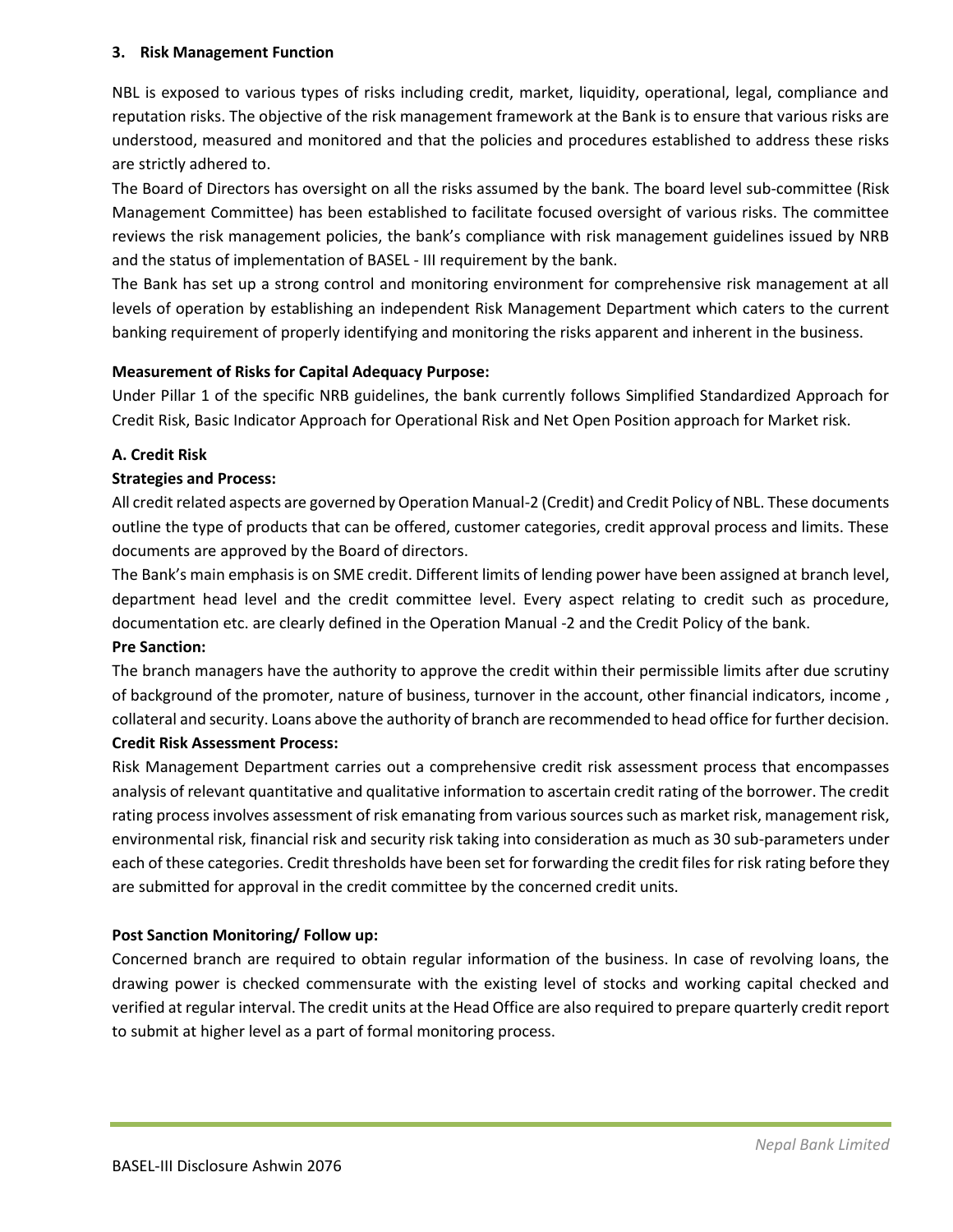## **B. Operation Risk**

Operational risk is the risk of loss resulting from inadequate or failed internal processes, people or systems, or from external events. Operational risk is inherent in the bank's business activities.

The board level committee that undertakes supervision and review of operational risk aspects are the Risk Management Committee and Audit Committee. The board and the risk committee review the operational risk level and the material operational risk exposure. The Audit committee supervises audit and compliance related aspects. Internal Audit department on the other hand carries out audit according to the audit plan and reports findings to the audit committee.

## **Risk Arising from breakdown of Information and Operating System:**

The bank has introduced new centralized software Pumori-IV and has improved in its MIS infrastructure in order to ensure the associated operational risks being brought down to an acceptably low level.

To safeguard the probable losses resulting from system failure or natural disaster, the bank has taken following policies to minimize the risk:

- a. Back up Daily back up of all balances are taken at the end of the day. The bank is developing a system of auto back up in the near future.
- b. Disaster Recovery Site The bank is in the process of establishing a disaster recovery site outside the Kathmandu valley considering the lower frequency of seismic activities.
- c. Validation of Entry and Password control There is a system of maker and checker for entry validation before posting. Access authority for data entry, update, modification and validation has been given on the basis of levels of staffs.
- d. Exception Reporting The system creates exception report as and when required.

## **Risk Arising from Procedural Lapses and Internal control:**

The bank has defined every banking procedures in the Operation Manual-1 related to banking transactions. Internal circulars are issued whenever required. Reporting by branches is regular. Internal Audit of maximum branches is carried out each year.

#### **Corporate Governance:**

NRB Guidelines with respect to Corporate Governance are duly complied with.

#### **C. Market Risk**

## **a. Investments**

Currently NBL has not made any investment for trading purpose. The investment in government securities have been made to hold till maturity. The investment in equity of listed institutions has been held as available for sale.

## **b. Foreign Exchange**

The bank's policy is to maintain the net open position of convertible foreign currency where exchange rate risk persists in matching position.